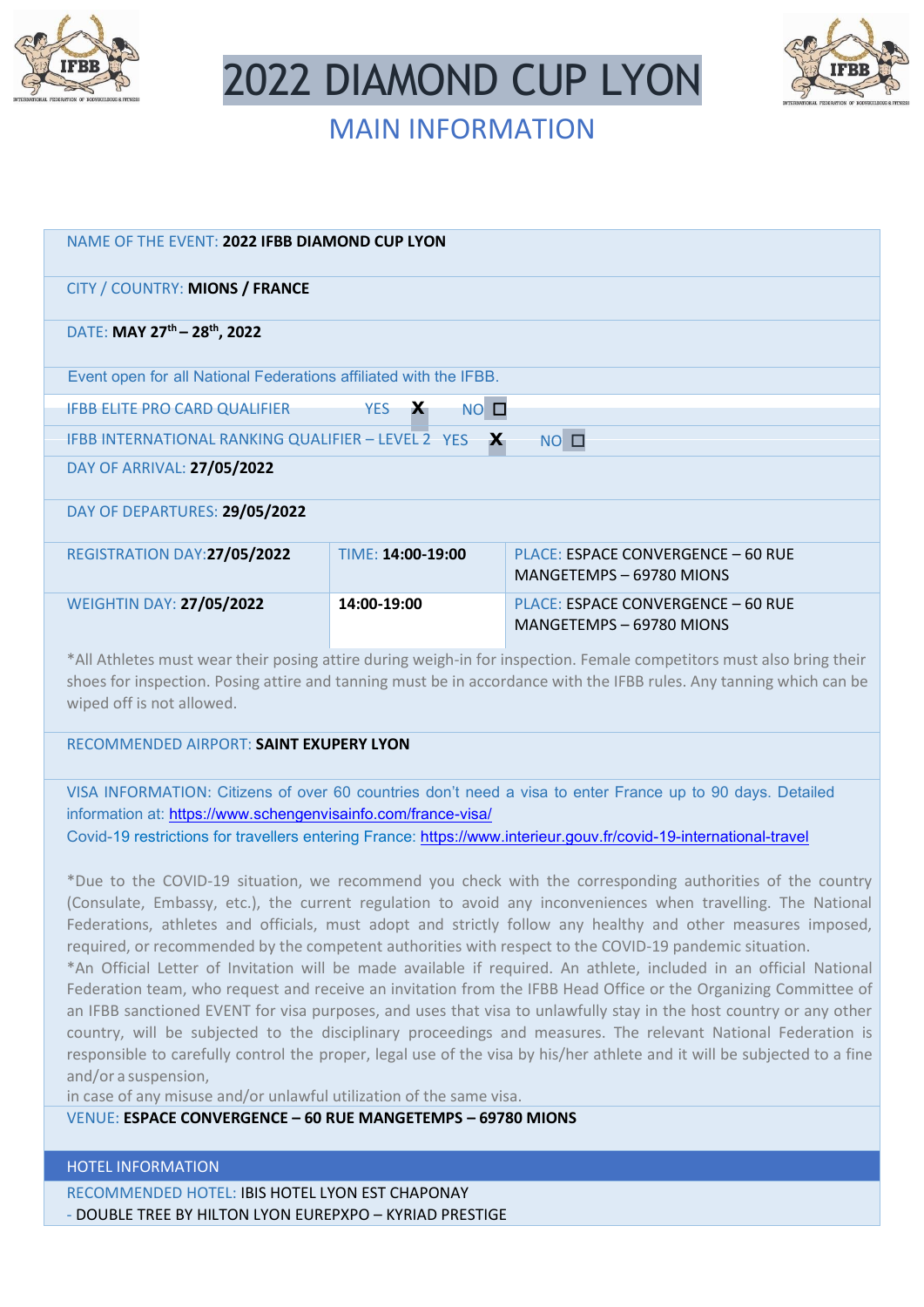## REGISTRATION FEE:

## Each athletemust pay the **200** IFBB **€** registration fee of **200 € (Euro**).

Registration fee for athletes to enter this competition must be paid in advance by credit/debit card or PayPal at [http://www.ifbb.com/competition-registration.](http://www.ifbb.com/competition-registration) Please add your name during online payment and bring a copy of your payment confirmation to the registration. Payments at arrival shall have an extra charge of **50 € (Euro).**

## CROSSOVERS: **100 € (Euro)**

# DEADLINE FOR ONLINE PAYMENT: **17/05/2022**

\*Participating athletes must be recommended by their National Federation by sending the Final Entry Form with their names directly to the Organizing Committee, to the IFBB Technical Committee and IFBB Head Office in Madrid. The final decision to allow an athlete to compete in this EVENT rests with the IFBB.

\*It is also the FULL OBLIGATION AND RESPONSIBILITY of a National Federation to MONITOR ALL THE ATHLETES affiliated to this National Federation who are fulfilling a period of ineligibility due to Anti-Doping Rule Violation or any Disciplinary case, to make sure these athletes WILL NOT REGISTER/COMPETE/OR PARTICIPATE IN ANY CAPACITY in any EVENT either at National or International level, Official or Invitational.

\*All athletes will have to present their Passports and IFBB International Cards at the Registration. Any athlete who has not yet purchased or renewed his/her IFBB International Card will have to buy one at registration. IFBB Cards are EUR €35/45\$ and are mandatory.

\*All posing music must be on an USB drive only. The posing music in the MP3 format must also be the only file on USB. Each competitor must affix his/her name on the USB for easy identification. The use of profane, vulgar, and offensive language is strictly prohibited in the posingmusic.

## CATEGORIES:

## **MEN'S BODYBUILDING**

- Up to 75 kg
- Up to 80 kg
- Up to 85 kg
- Up to 90 kg
- Up to 100 kg
- Over 100 kg

## **MASTER MEN'S BODYBUILDING**

- $40-49$  years open
- 50 years and over open

#### **MEN'S CLASSIC PHYSIQUE**

- Up to 175 cm
- Over 175 cm

#### **MASTER CLASSIC PHYSIQUE >40 years– open**

## **MEN'S CLASSIC BODYBUILDING**

- Up to 175 cm
- Over 175 cm

#### **MEN'S PHYSIQUE**

- Up to 170 cm
- Up to 176 cm
- Up to 182 cm
- Over 182 cm

## **JUNIER MEN'S PHYSIQUE 16-23 YEARS** – **open**

**MASTER MEN'S PHYSIQUE >40 YEARS** - **open**

#### **MUSCULAR MEN'S PHYSIQUE** – **open**

## **MIXED-PAIRS**

#### **WOMEN'S BODYFITNESS**

- Up to 163 cm
- Over 163 cm

## **MASTER WOMEN'S BODYFITNESS**

- 35-39 years open
- 40 years and over open

## **WOMEN'S PHYSIQUE - open**

#### **MASTER WOMEN'S PHYSIQUE >35 YEARS – open**

#### **WOMEN'S BIKINI**

- Up to 160 cm
- Up to 164 cm
- Up to 169 cm
- Up to 172 cm
- Over 172 cm

#### **JUNIOR WOMEN'S BIKINI 16-23 YEARS – open**

#### **MASTER WOMEN'S BIKINI**

- 35-39 years open
- 40 years and over open

#### **WOMEN'S WELLNESS**

- Up to 165 cm
- Over 165 cm

### **MASTER WOMEN'S WELLNESS** - **open**

#### **WOMEN'S FIT- MODEL**

- Up to 172 cm
- Over 172 cm

#### **FIT-PAIRS**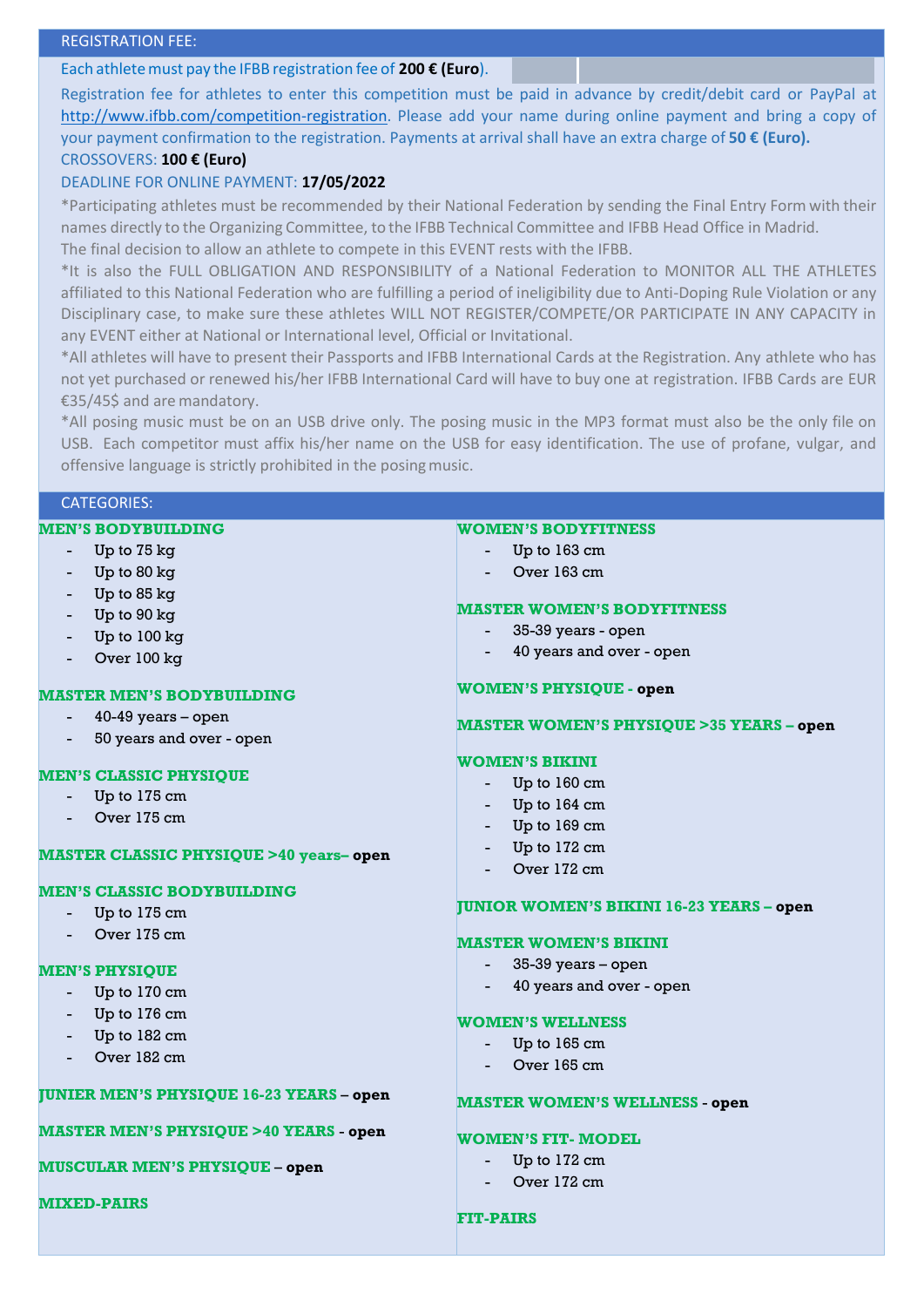# POSSIBLE CROSSOVERS:

Classic Bodybuilding – Classic Physique – Bodybuilding; Women's Bikini – Women's Fit-Model; Women's Wellness – Women's Fit-Model; Junior and masters in senior classes.

## AWARDS:

Top three athletes in each category will be awarded with medals.

Top six athletes in each category will be awarded with a Certificate of Excellence and trophies. Overall winner will have a trophy.

# IFBB ELITE PRO CARDS:

**Total: 19**

.

**DISTRIBUTION** 

- **Women's Bodyfitness: IFBB Elite Pro Cards for the top 2 Overall winners;**
- **Women's Wellness: IFBB Elite Pro Card for the Overall winner;**
- **Women's Bikini: IFBB Elite Pro Cards for the top 3 Overall winners;**
- **Men's Bodybuilding: IFBB Elite Pro Cards for the top 3 Overall winners;**
- **Men's Classic Bodybuilding: IFBB Elite Pro Cards for the top 2 Overall winners;**
- **Men's Physique: IFBB Elite Pro Cards for the top 3 Overall winners;**
- **Men's Classic Physique: IFBB Elite Pro Card for the 2 Overall winners.**
- **Master Bikini (>35 years): IFBB Master Elite Pro Cards for the top 2 Overall winners;**
- **Master Men's Bodybuilding (>40 years): IFBB Master Elite Pro Card for the Overall winner.**

## \*REGISTRATION DEADLINE

PRELIMINAR ENTRY FORM: **02/05/2022** FINAL ENTRY FORM: **16/05/2022**

## CAMERA/VIDEO TAPE EQUIPMENT

Cameras and/or video tape equipment shall be strictly prohibited in the backstage and/or dressing room areas except when used by the IFBB authorized media person and, in any EVENT, these devices shall be strictly prohibited in the dressing room area.